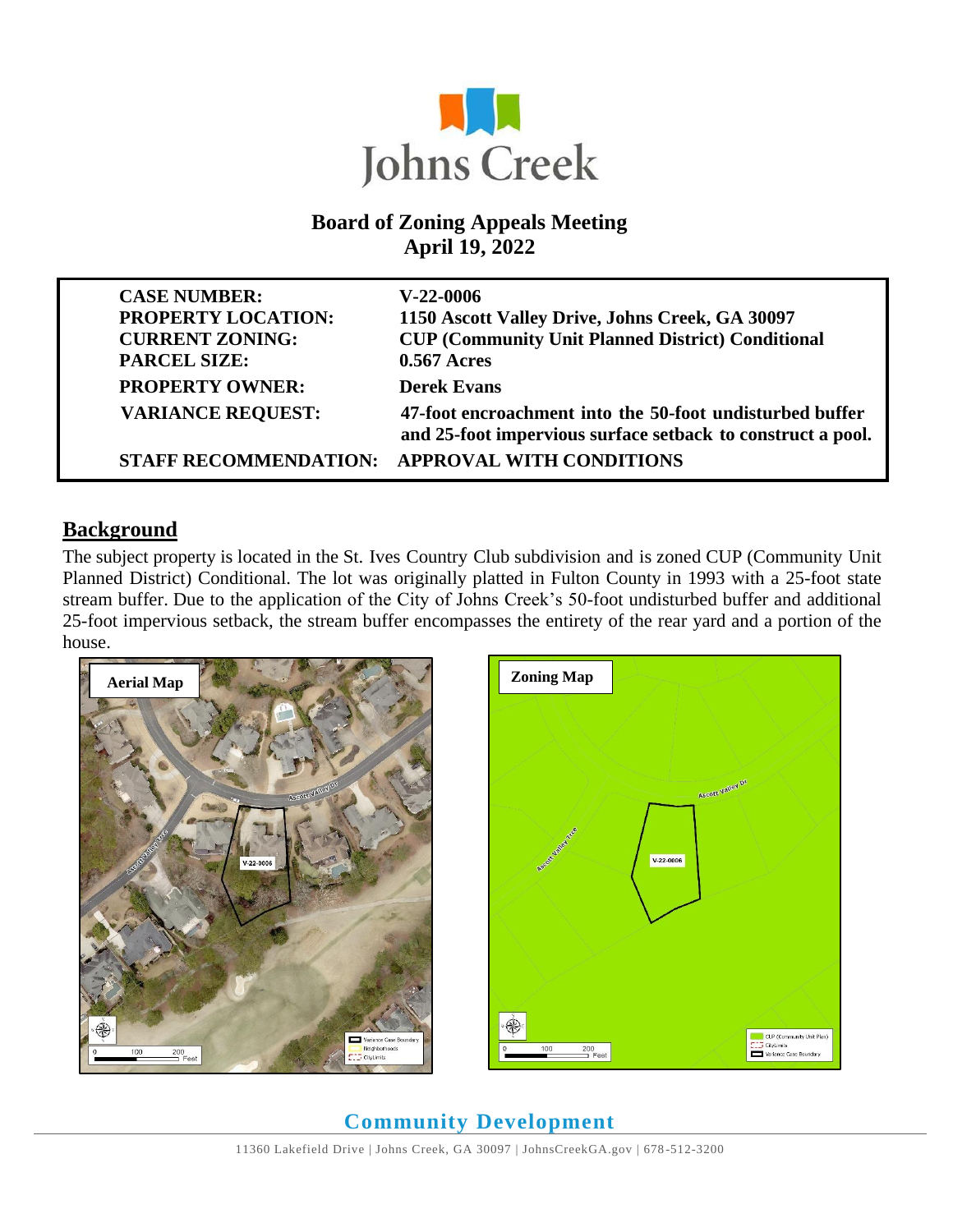#### **Applicable Code Requirements**

City of Johns Creek Code of Ordinances, Chapter 109: Natural Resources and Environmental Protection, Article V: Stream Buffer Protection, Section 109-118: Land Development Requirements.

- (a) *Buffer and setback requirements*.
	- (1) An undisturbed natural vegetative buffer shall be maintained for 50 feet, measured horizontally, on both banks (as applicable) of the stream as measured from the point of wrested vegetation.
	- (2) An additional setback shall be maintained for 25 feet, measured horizontally, beyond the undisturbed natural vegetative buffer, in which all impervious cover shall be prohibited. Grading, filling and earthmoving shall be minimized within the setback.

## **Variance Request**

The Applicant is requesting to encroach 47 feet into the stream buffer to construct a 605 square-foot pool and spa, 831 square feet of patio, and to bring the property into compliance with the Stream Buffer ordinance. These improvements will result in 1,143 square feet of disturbance (outlined in blue) in the 50-foot undisturbed buffer, and 1,139 square feet of new impervious surface (highlighted in purple) in the additional 25-foot impervious surface setback. The Applicant has not proposed any land disturbance or impervious surface within the State's 25-foot stream buffer.



In order to offset stormwater and environmental impacts associated with the proposed encroachment into the

stream buffer, the Applicant has proposed to plant 2 large trees, 3 small trees, 18 shrubs, and 72 square feet of groundcover (shown in green in the Mitigation Plan).

## **Stream Buffer Variance Review Criteria**

City Code Section 109-118(b)(2) lists the following considerations for granting stream buffer variances:

- a. When a property's shape, topography or other physical conditions existing at the time of the adoption of this article prevents land development unless a buffer variance is granted;
- b. Unusual circumstances when strict adherence to the minimal buffer requirements in the article would create an extreme hardship.



## **Staff Analysis**

The subject property was platted in Fulton County in 1993 and only identified the state's 25-foot stream buffer for the subject parcel. However, after the incorporation of the City in December of 2006, the stream buffer was expanded to 50 feet with an additional 25-foot impervious surface setback. The expansion of the stream buffer to 75 feet has created a hardship for the homeowner and requires them to submit for a variance, as even portions of the existing home falls within the current 25-foot impervious surface setback, which would not be permitted today without seeking a stream buffer variance. Granting of this variance would bring the existing home and proposed improvement into compliance with the Stream Buffer ordinance.